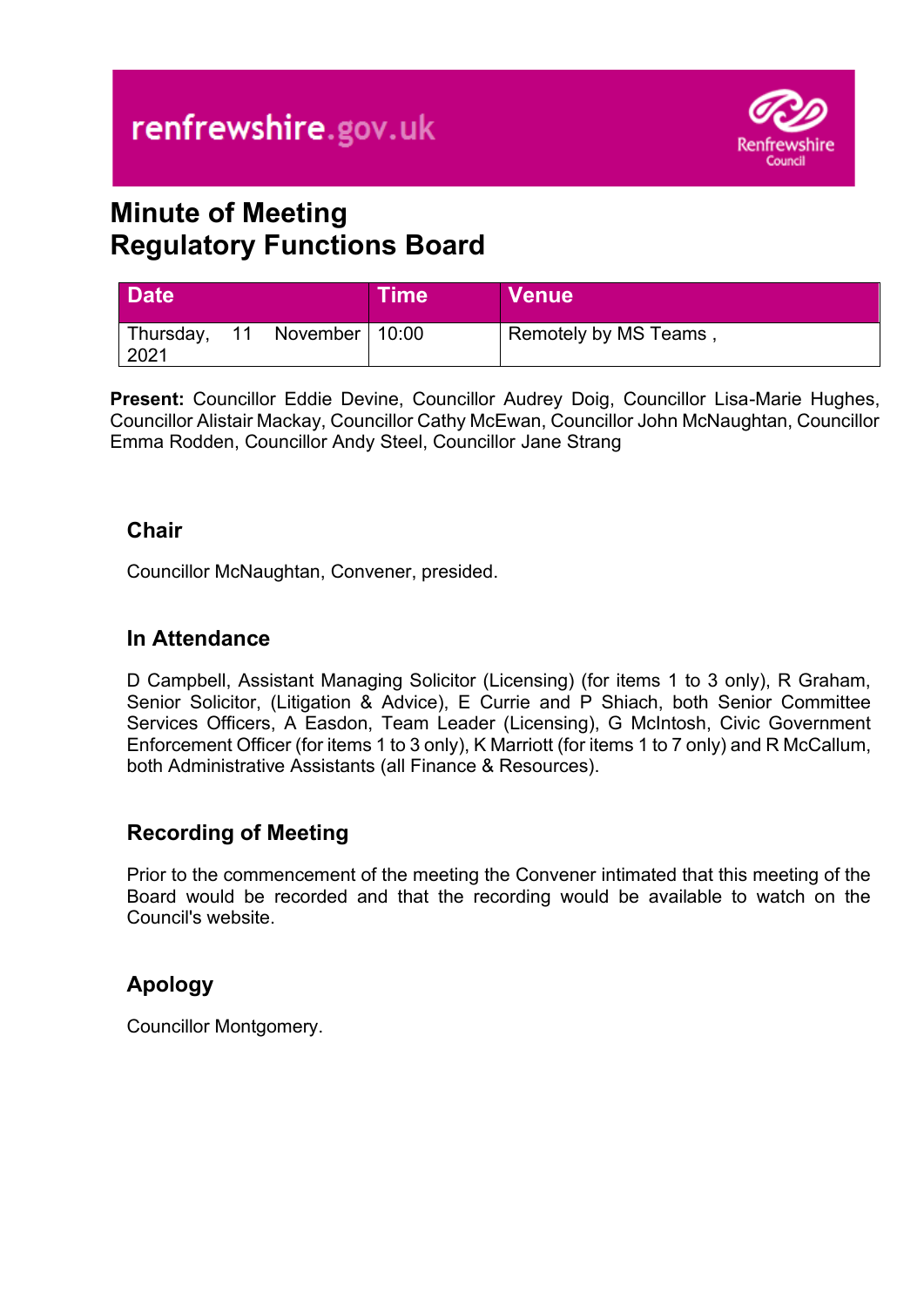### **Declarations of Interest**

Councillor Rodden declared a non-financial interest in item 4(f) of the agenda as the applicants were known to her and indicated her intention to leave the meeting during consideration of this item and not to take part in any discussion or voting thereon.

Councillor Steel declared a non-financial interest in item 4(f) of the agenda as the applicants were known to him and indicated his intention to leave the meeting during consideration of this item and not to take part in any discussion or voting thereon.

### **Order of Business**

In terms of Standing Order 16, the Convener intimated that he proposed to alter the order of business to facilitate the conduct of the meeting by considering item 3 of the agenda before item 6 of the agenda; item 5 of the agenda after item 1(f) of the agenda; item 7 of the agenda before item 6 of the agenda; item 8(c) of the agenda after item 8 (a) of the agenda; and item 10(b) before item 10(a) of the agenda.

### 1 **Variation of Private Hire Car Operators' Licences - Personal Appearances**

There were submitted the undernoted applications for variation of Private Hire Car Operators' Licences. The applicants had been asked to appear personally for the first time:-

(a) Applicant: Andrew Campbell Variation: exception to policy and standard condition 1 Licence No.: PH1208

Mr Campbell, the applicant, joined the meeting by video call. After consideration of all matters before the Board, the Convener proposed that Mr Campbell's application for variation be granted and that standard condition 1 of his licence be amended to enable Mr Campbell to operate his present vehicle, registration number SA64 URH, for a period of one year from 19 September 2021, subject to the vehicle being tested at threemonthly intervals with the first inspection being carried out within 28 days from 11 November 2021. This was agreed unanimously.

**DECIDED:** That Mr Campbell's application for variation be granted and that standard condition 1 of his licence be amended to enable Mr Campbell to operate his present vehicle, registration number SA64 URH, for a period of one year from 19 September 2021, subject to the vehicle being tested at three-monthly intervals with the first inspection being carried out within 28 days from 11 November 2021.

(b) Applicant: Andrew Wilson Variation: exception to policy and standard condition 1 Licence No.: PH0670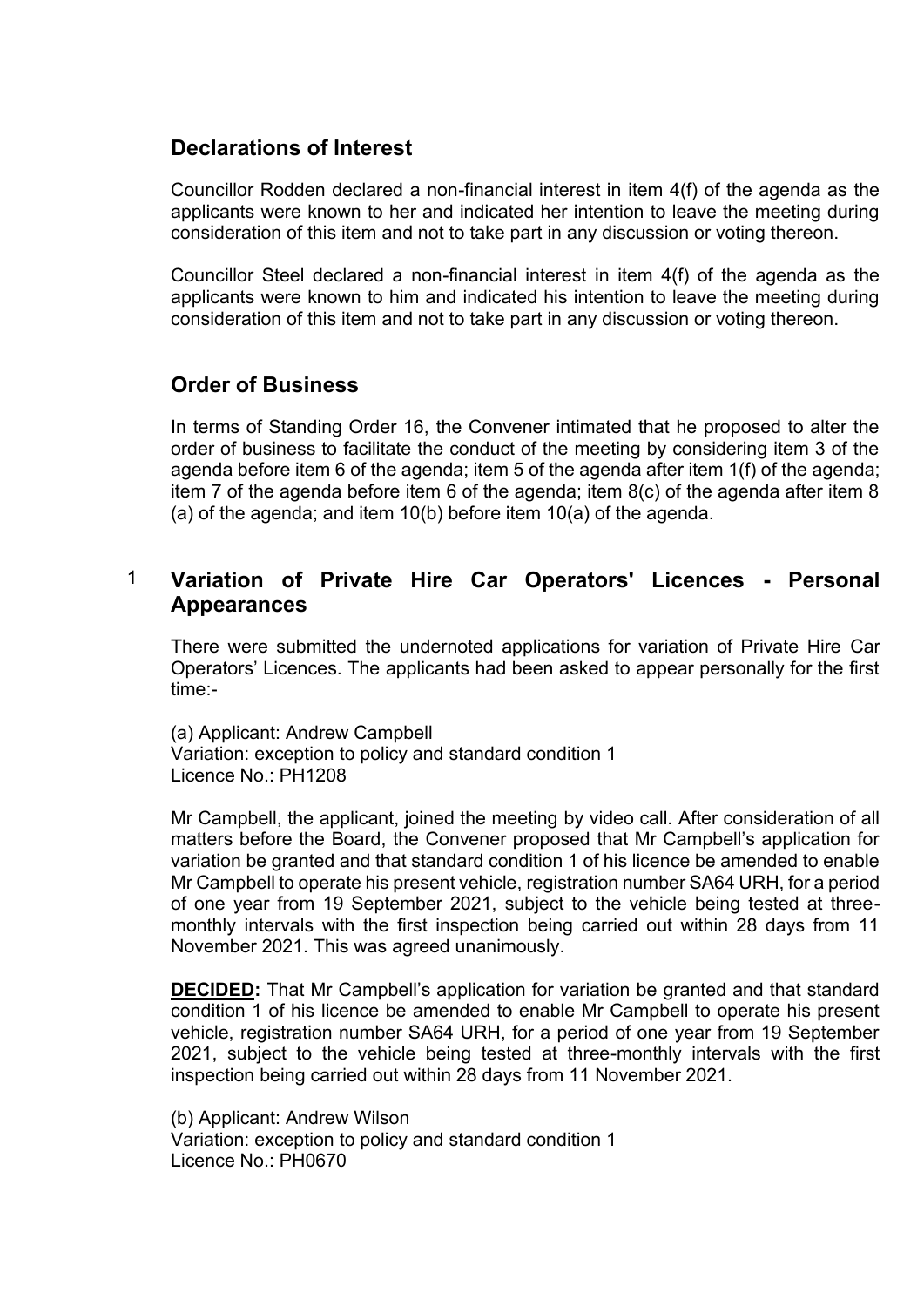There was no appearance by or on behalf of Mr Wilson, the applicant, who had previously indicated that he wished his application to be determined by way of written submissions. After consideration of all matters before the Board, the Convener proposed that Mr Wilson's application for variation be granted and that standard condition 1 of his licence be amended to enable Mr Wilson to operate his present vehicle, registration number FL64 PPX, for a period of one year from 26 September 2021, subject to the vehicle being tested at three-monthly intervals with the first inspection being carried out within 28 days from 11 November 2021. This was agreed unanimously.

**DECIDED:** That Mr Wilson's application for variation be granted and that standard condition 1 of his licence be amended to enable Mr Wilson to operate his present vehicle, registration number FL64 PPX, for a period of one year from 26 September 2021, subject to the vehicle being tested at three-monthly intervals with the first inspection being carried out within 28 days from 11 November 2021.

(c) Applicant: John Hyndman Variation: exception to policy and standard condition 1 Licence No.: PH1117

Mr Hyndman, the applicant, joined the meeting by telephone call. After consideration of all matters before the Board, the Convener proposed that Mr Hyndman's application for variation be granted and that standard condition 1 of his licence be amended to enable Mr Hyndman to operate his present vehicle, registration number SF64 SSV, for a period of one year from 30 September 2021, subject to the vehicle being tested at threemonthly intervals with the first inspection being carried out before 8 January 2022. This was agreed unanimously.

**DECIDED:** That Mr Hyndman's application for variation be granted and that standard condition 1 of his licence be amended to enable Mr Hyndman to operate his present vehicle, registration number SA64 URH, for a period of one year from 30 September 2021, subject to the vehicle being tested at three-monthly intervals with the first inspection being carried out before 8 January 2022.

(d) Applicant: Richard Kilbride Variation: exception to policy and standard condition 1 Licence No.: PH1597

There was no appearance by or on behalf of Mr Kilbride, the applicant, who had previously indicated that he wished his application to be determined by way of written submissions. After consideration of all matters before the Board, the Convener proposed that Mr Kilbride's application for variation be granted and that standard condition 1 of his licence be amended to enable Mr Kilbride to operate his present vehicle, registration number SF64 RCZ, for a period of one year from 11 September 2021, subject to the vehicle being tested at three-monthly intervals with the first inspection being carried out within 28 days from 11 November 2021. This was agreed unanimously.

**DECIDED:** That Mr Kilbride's application for variation be granted and that standard condition 1 of his licence be amended to enable Mr Kilbride to operate his present vehicle, registration number SF64 RCZ, for a period of one year from 11 September 2021, subject to the vehicle being tested at three-monthly intervals with the first inspection being carried out within 28 days from 11 November 2021.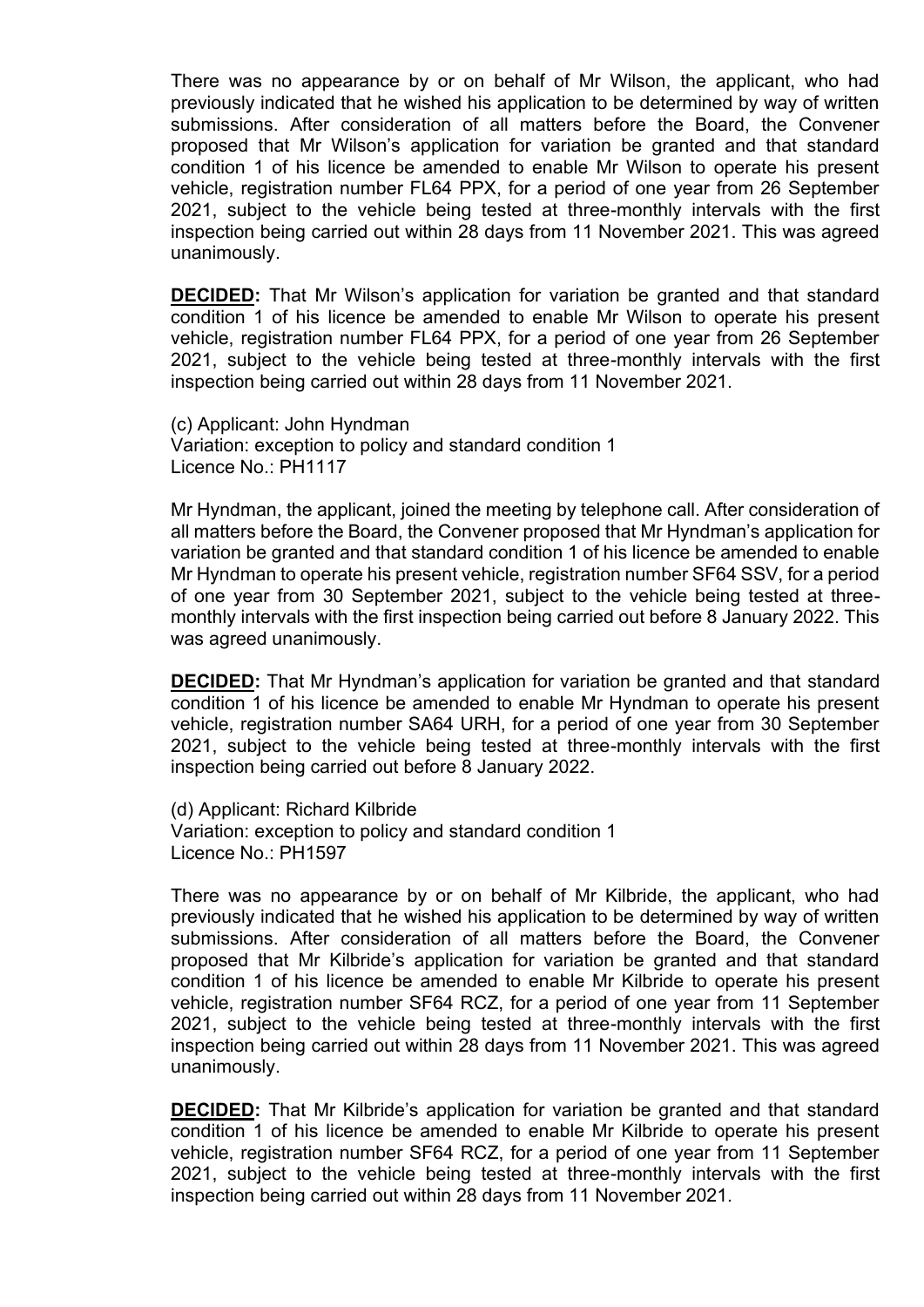(e) Applicant: Maureen Myles Variation: exception to policy and standard condition 1 Licence No.: PH1046

There was no appearance by or on behalf of Ms Myles, the applicant, who had previously indicated that she wished her application to be determined by way of written submissions. After consideration of all matters before the Board, the Convener proposed that Ms Myles' application for variation be granted and that standard condition 1 of her licence be amended to enable Ms Myles to operate her present vehicle, registration number SG64 WCO, for a period of one year from 22 September 2021, subject to the vehicle being tested at three-monthly intervals with the first inspection being carried out within 28 days from 11 November 2021. This was agreed unanimously.

**DECIDED:** That Ms Myles' application for variation be granted and that standard condition 1 of her licence be amended to enable Ms Myles to operate her present vehicle, registration number SG64 WCO, for a period of one year from 22 September 2021, subject to the vehicle being tested at three-monthly intervals with the first inspection being carried out within 28 days from 11 November 2021.

(f) Applicant: David Myles Variation: exception to policy and standard condition 1 Licence No.: PH0769

There was no appearance by or on behalf of Mr Myles, the applicant, who had previously indicated that he wished his application to be determined by way of written submissions. After consideration of all matters before the Board, the Convener proposed that Mr Myles' application for variation be granted and that standard condition 1 of his licence be amended to enable Mr Myles to operate his present vehicle, registration number SG64 WEH, for a period of one year from 22 September 2021, subject to the vehicle being tested at three-monthly intervals with the first inspection being carried out within 28 days from 11 November 2021. This was agreed unanimously.

**DECIDED:** That Mr Myles' application for variation be granted and that standard condition 1 of his licence be amended to enable Mr Myles to operate his present vehicle, registration number SG64 WEH, for a period of one year from 22 September 2021, subject to the vehicle being tested at three-monthly intervals with the first inspection being carried out within 28 days from 11 November 2021.

### 2 **Variation of Private Hire Car Operator's Licence - Personal Appearance**

There was submitted the undernoted application for variation of a Private Hire Car Operator's Licence. The applicant had been asked to appear personally for the first time:-

Applicant: Paisley Cab Co Variation: exception to policy and standard condition 1 Licence No.: PH1396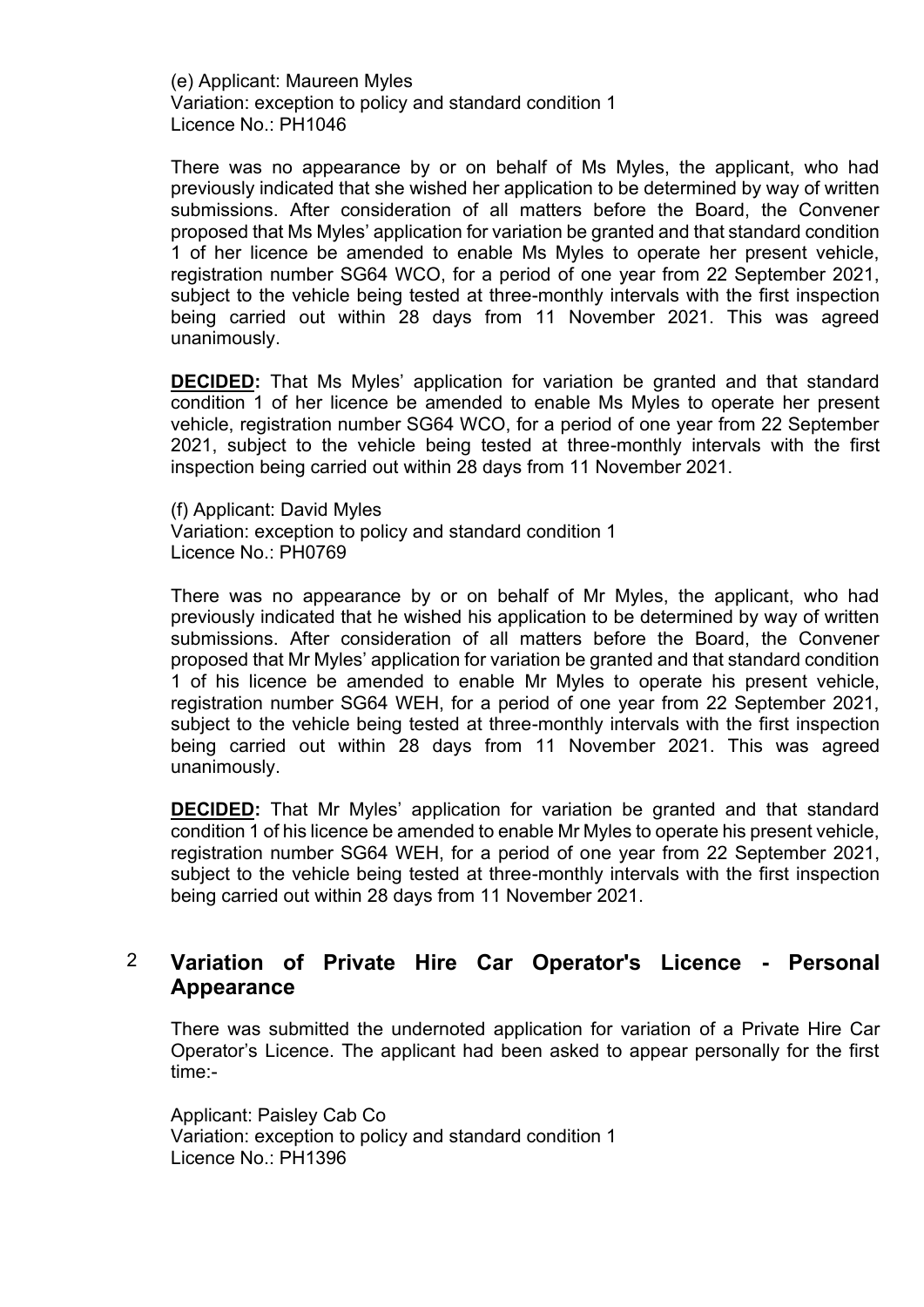The Senior Solicitor (Litigation & Advice) advised that the application had been withdrawn.

**DECIDED:** That it be noted that the application had been withdrawn.

### 3 **Civic Government (Scotland) Act 1982: Review of Taxi Fares within Renfrewshire**

There was submitted a report by the Director of Finance & Resources relative to a review of taxi fares within Renfrewshire.

The report advised that the Council, as Licensing Authority, was obliged to fix scales for the fares and other charges in its area in connection with the hire of a taxi. The Civic Government (Scotland) Act 1982 provided that fares should be fixed within 18 months beginning with the date on which scales last came into effect, this date being 14 December 2020.

The report indicated that the Council consulted with persons or organisations representative of the operators of taxis within its area on the current taxi fare scale, by email in June 2021. The consultation also included individual taxi operators who were informed of the consultation on the same date by text alert. It was noted that two responses to the consultation had been received, as detailed in the report. The review of the taxi fares had also been discussed at a meeting with representatives of taxi operators on 6 October 2021 with no views expressed.

The report intimated that the existing scales required to be reviewed and new scales proposed by the Board. Thereafter, formal notification of the proposed new scales would be given via a newspaper advertisement in the local press in order that representations may be made on the agreed proposal by a specified date at least one month from the date of the newspaper advertisement. Following the consultation period, a further report would be submitted to the Board to allow members to consider any representations and fix a new fare scale, to come into effect on a date decided by the Board.

The current and proposed taxi fare scales were detailed in Appendix 1 to the report and Appendix 2 to the report detailed the taxi fare scales within surrounding authorities.

Councillor McNaughtan, seconded by Councillor Rodden, moved that proposal 1 be approved, subject to an increased charge of £1.60 between midnight and 5.00am Monday to Friday and £2.00 between midnight and 5.00am Saturday and Sunday. This was agreed unanimously

### **DECIDED:**

(a) That following review of the existing fares scale, as detailed in Appendix 1 to the report, it was decided that proposal 1 be proposed as a new taxi fares scale for Renfrewshire and included in a newspaper advertisement, subject to an increased charge of £1.60 between midnight and 5.00 am Sunday to Thursday nights and £2.00 between midnight and 5.00 am Friday and Saturday nights;

(b) That it be agreed that the revised fares scale come into effect on Monday 21 March 2022;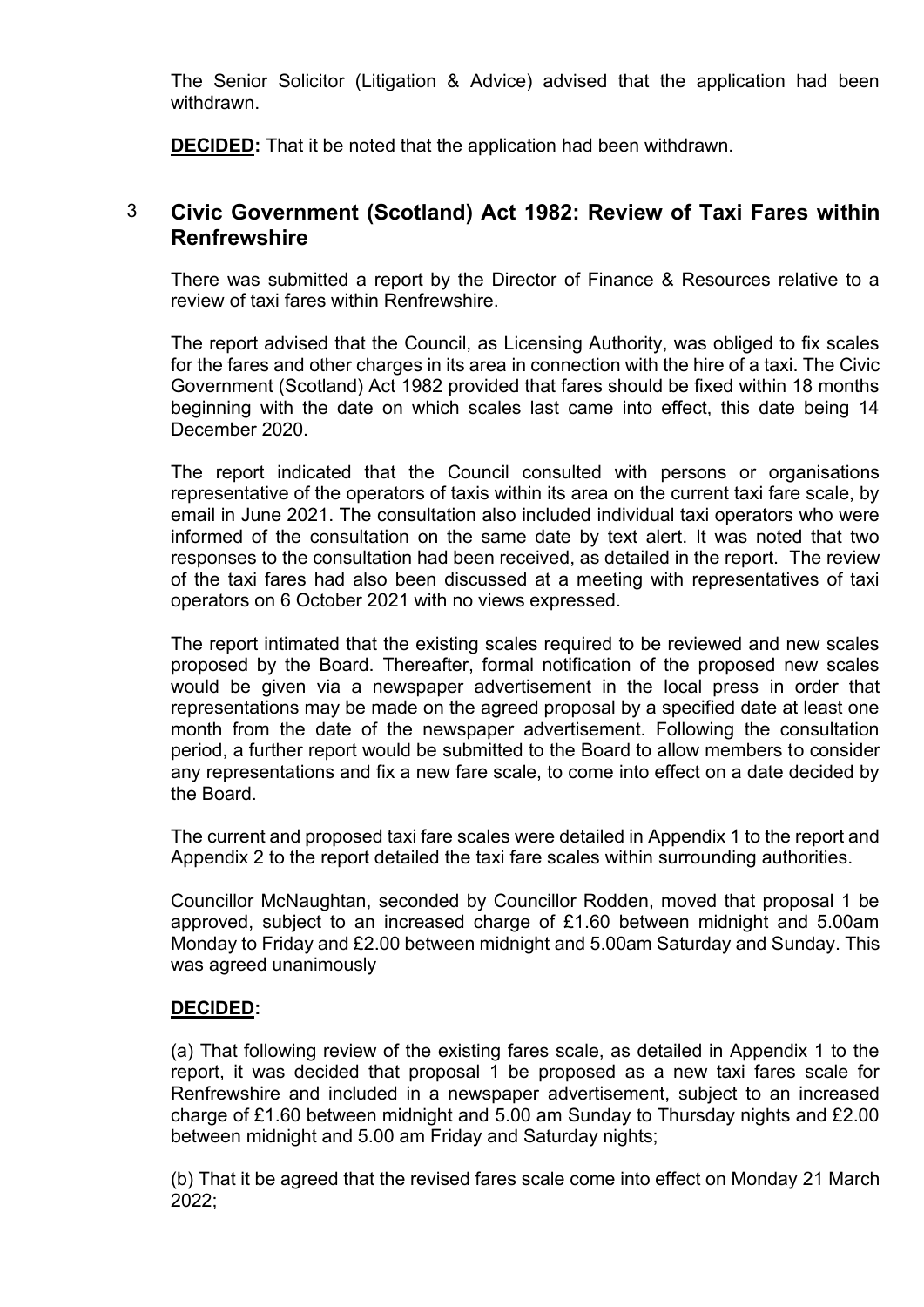(c) That it be noted that the proposals would be advertised in the local press; and

(d) That it be agreed that the last day for lodging representations following on the proposed fare scale being advertised would be one calendar month after the date of publication of that advertisement.

### **Adjournment**

The meeting adjourned at 10.40 am to allow time for members to observe the Remembrance Day two minutes silence at 11.00 am and reconvened at 11.05 am.

### 4 **Variation of Taxi Operators' Licences - Personal Appearances**

There were submitted the undernoted applications for variation of Taxi Operators' Licences. The applicants had been asked to appear personally for the first time:-

(a) Applicant: Malcolm Mearns Variation: exception to policy and standard condition 22 Licence No.: TX094

There was no appearance by or on behalf of Mr Mearns, the applicant, who had previously indicated that he wished his application to be determined by way of written submissions. After consideration of all matters before the Board, the Convener proposed that Mr Mearns' application for variation be granted and that standard condition 22 of his licence be amended to enable Mr Mearns to operate his present vehicle, registration number SD63 DNN, for a period of one year from 1 October 2021, subject to the vehicle being tested at three-monthly intervals with the first inspection being carried out within 28 days from 11 November 2021. This was agreed unanimously.

**DECIDED:** That Mr Mearns' application for variation be granted and that standard condition 22 of his licence be amended to enable Mr Mearns to operate his present vehicle, registration number SD63 DNN, for a period of one year from 1 October 2021, subject to the vehicle being tested at three-monthly intervals with the first inspection being carried out within 28 days from 11 November 2021.

(b) Applicant: Archie McLellan Variation: exception to policy and standard condition 22 Licence No.: TX052

There was no appearance by or on behalf of Mr McLellan, the applicant, who had previously indicated that he wished his application to be determined by way of written submissions. After consideration of all matters before the Board, the Convener proposed that Mr McLellan's application for variation be granted and that standard condition 22 of his licence be amended to enable Mr McLellan to operate his present vehicle, registration number SJ63 BXX, for a period of one year from 2 September 2021, subject to the vehicle being tested at three-monthly intervals with the first inspection being carried out within 28 days from 11 November 2021. This was agreed unanimously.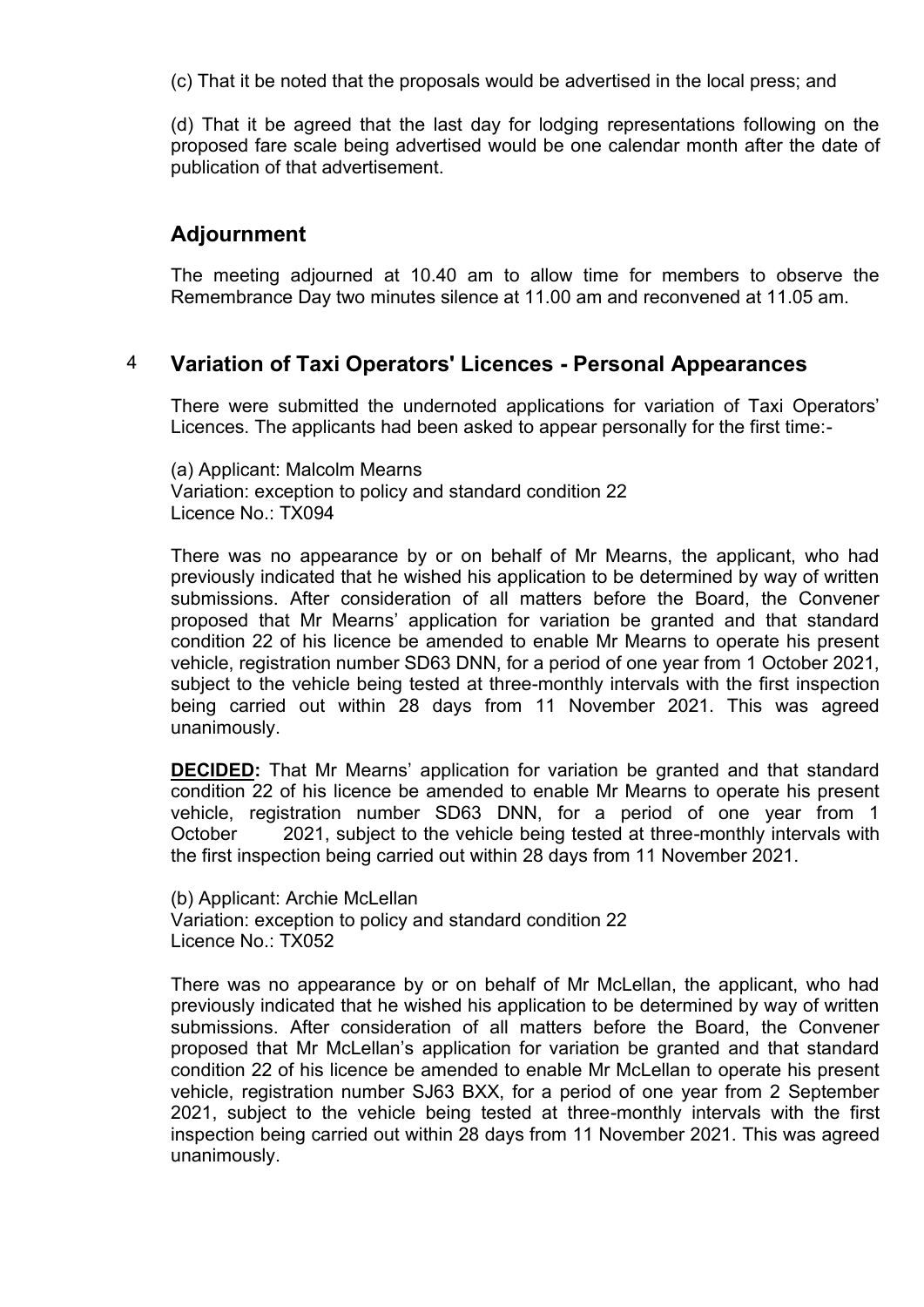**DECIDED:** That Mr McLellan's application for variation be granted and that standard condition 22 of his licence be amended to enable Mr McLellan to operate his present vehicle, registration number SJ63 BXX, for a period of one year from 2 September 2021, subject to the vehicle being tested at three-monthly intervals with the first inspection being carried out within 28 days from 11 November 2021.

(c) Applicant: Michael McGarvey Variation: exception to policy and standard condition 22 Licence No.: TX039

There was no appearance by or on behalf of Mr McGarvey, the applicant, who had previously indicated that he wished his application to be determined by way of written submissions. After consideration of all matters before the Board, the Convener proposed that Mr McGarvey's application for variation be granted and that standard condition 22 of his licence be amended to enable Mr McGarvey to operate his present vehicle, registration number SD63 DGY, for a period of one year from 12 September 2021, subject to the vehicle being tested at three-monthly intervals with the first inspection being carried out prior to 30 December 2021. This was agreed unanimously.

**DECIDED:** That Mr McGarvey's application for variation be granted and that standard condition 22 of his licence be amended to enable Mr McGarvey to operate his present vehicle, registration number SD63 DGY, for a period of one year from 12 September 2021, subject to the vehicle being tested at three-monthly intervals with the first inspection being carried out prior to 30 December 2021.

(d) Applicant: William Mottram Variation: exception to policy and standard condition 22 Licence No.: TX188

There was no appearance by or on behalf of Mr Mottram, the applicant, who had previously indicated that he wished his application to be determined by way of written submissions. After consideration of all matters before the Board, the Convener proposed that Mr Mottram's application for variation be granted and that standard condition 22 of his licence be amended to enable Mr Mottram to operate his present vehicle, registration number SC63 ABX, for a period of one year from 5 September 2021, subject to the vehicle being tested at three-monthly intervals with the first inspection being carried out within 28 days from 11 November 2021. This was agreed unanimously.

**DECIDED:** That Mr Mottram's' application for variation be granted and that standard condition 22 of his licence be amended to enable Mr Mottram to operate his present vehicle, registration number SC63 ABX, for a period of one year from 5 September 2021, subject to the vehicle being tested at three-monthly intervals with the first inspection being carried out within 28 days from 11 November 2021.

(e) Applicant: Kenneth Cook Variation: exception to policy and standard condition 22 Licence No.: TX051

There was no appearance by or on behalf of Mr Cook, the applicant, who had previously indicated that he wished his application to be determined by way of written submissions. After consideration of all matters before the Board, the Convener proposed that Mr Cook's application for variation be granted and that standard condition 22 of his licence be amended to enable Mr Cook to operate his present vehicle, registration number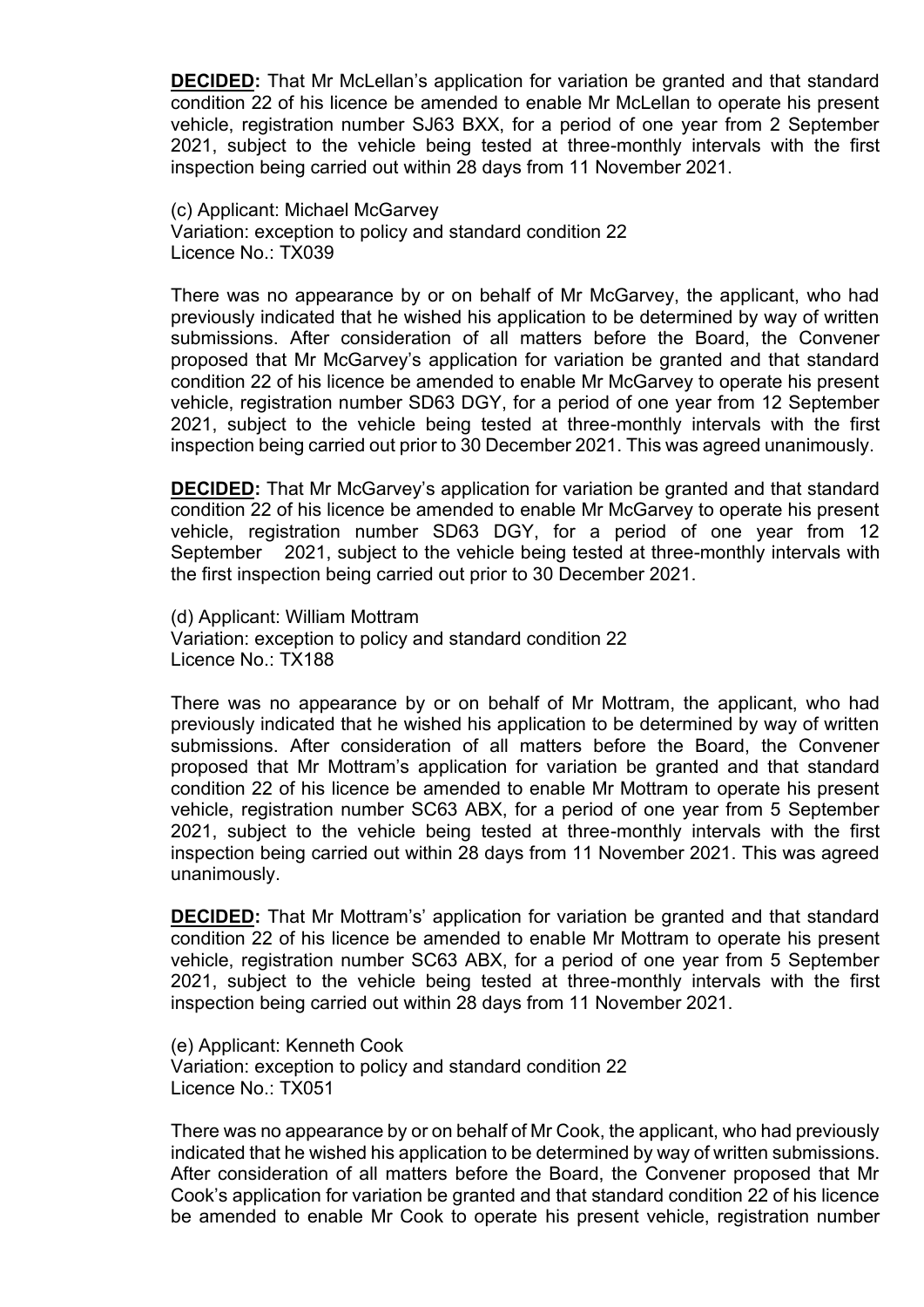SG63 DDK, for a period of one year from 27 September 2021, subject to the vehicle being tested at three-monthly intervals with the first inspection being carried out within 28 days from 11 November 2021. This was agreed unanimously.

**DECIDED:** That Mr Cook's application for variation be granted and that standard condition 22 of his licence be amended to enable Mr Cook to operate his present vehicle, registration number SG63 DDK, for a period of one year from 27 September 2021, subject to the vehicle being tested at three-monthly intervals with the first inspection being carried out within 28 days from 11 November 2021.

### **Declarations of Interest**

Councillors Rodden and Steel having previously declared interests in the following item of business, left the meeting and took no part in the discussion thereon.

(f) Applicant: The Partnership of C & J Ballantyne Variation: exception to policy and standard condition 22 Licence No.: TX099

There was no appearance by or on behalf of the Partnership of C & J Ballantyne, the applicants, who had previously indicated that they wished their application to be determined by way of written submissions. After consideration of all matters before the Board, the Convener proposed that the application for variation be granted and that standard condition 22 of the licence be amended to enable the Partnership of C & J Ballantyne to operate their present vehicle, registration number SG63 JZR, for a period of one year from 21 October 2021, subject to the vehicle being tested at three-monthly intervals with the first inspection being carried out within 28 days from 11 November 2021. This was agreed unanimously.

**DECIDED:** That the application for variation be granted and that standard condition 22 of the licence be amended to enable the Partnership of C & J Ballantyne to operate the present vehicle, registration number SG63 JZR, for a period of one year from 21 October 2021, subject to the vehicle being tested at three-monthly intervals with the first inspection being carried out within 28 days from 11 November 2021.

#### **Sederunt**

Councillors Rodden and Steel re-joined the meeting prior to consideration of the following item of business.

(g) Applicant: Raymond Stanley Variation: exception to policy and standard condition 22 Licence No.: TX163

The Senior Solicitor (Litigation & Advice) intimated that Mr Stanley had advised that he was unable to attend the meeting and had requested that consideration of his application be continued.

The Convener proposed that consideration of Mr Stanley's application be continued for a personal appearance and that Mr Stanley be invited to a future meeting of the Board.

**DECIDED:** That consideration of the application be continued for a personal appearance and that Mr Stanley be invited to a future meeting of the Board.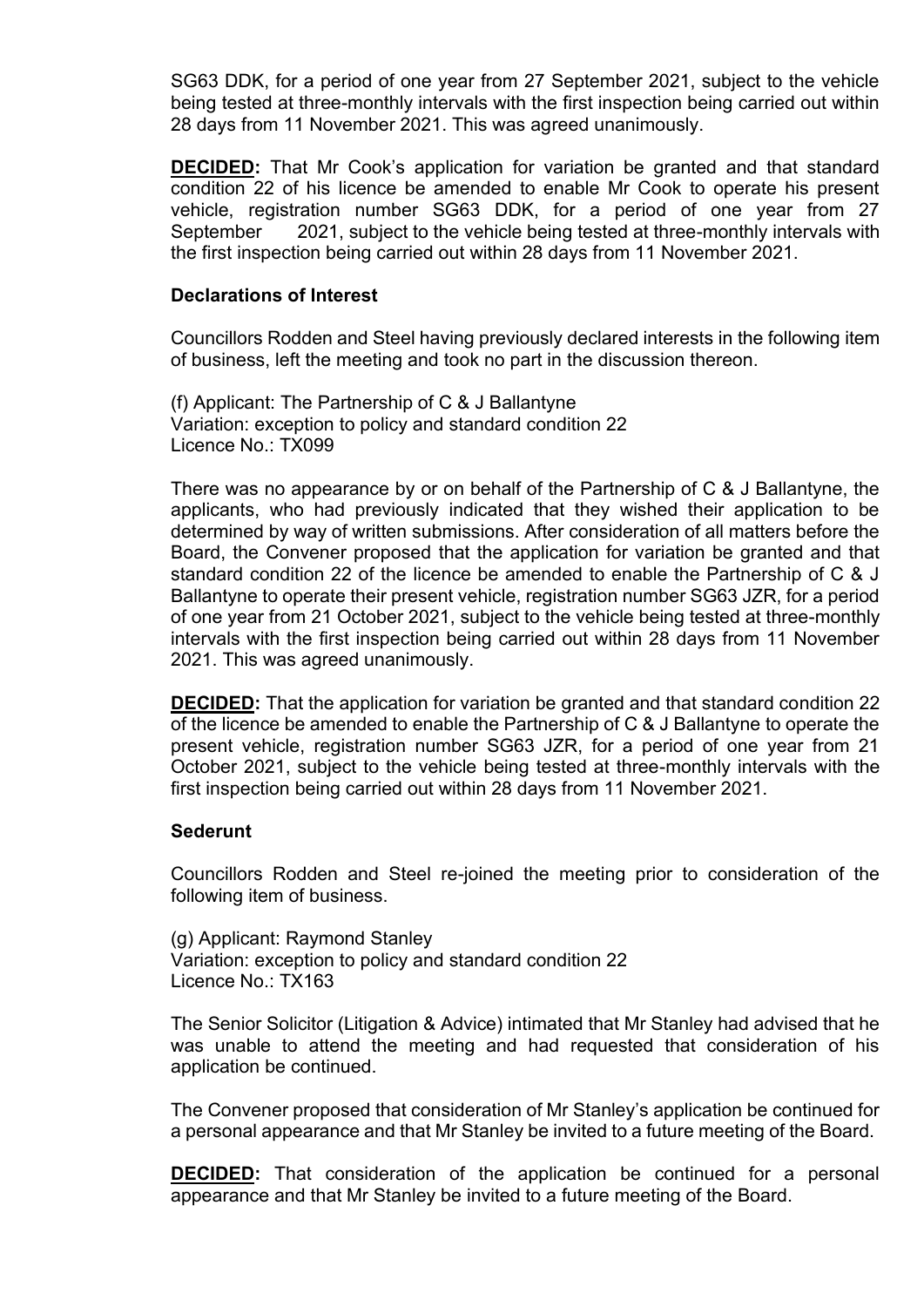## **EXCLUSION OF PRESS AND PUBLIC**

The Board resolved that the press and public be excluded from the meeting during consideration of the following items of business as it was likely, in view of the nature of the business to be transacted that if members of the press and public were present there would be disclosure to them of exempt information as defined in paragraph 3 of part I of schedule 7A of the Local Government (Scotland) Act 1973.

### 5 **Surrender and Re-issue of Taxi Operator's Licence**

There was submitted the undernoted application for the surrender and re-issue of a Taxi Operator's Licence:-

Present Operator: Duncan Colville Proposed Operator: Dermot Curran Licence No.: TX063

The Convener proposed that the application be granted. This was agreed unanimously.

**DECIDED:** That the application be granted.

### **Sederunt**

Councillor Audrey Doig left the meeting prior to consideration of the following item of business.

### 6 **Renewal of House in Multiple Occupation Licence - Personal Appearance**

There was submitted the undernoted application for renewal of a House in Multiple Occupation Licence. The applicant had been asked to appear personally for the first time together with the Director of Communities & Housing, Renfrewshire Council:-

Applicant: Bridgewater Housing Association Property: 14 Park Top, Erskine Licence No.: 214

Ms Gibson, on behalf of the applicant, joined the meeting by video call together with Ms McEwan and Ms Martin, on behalf of the Council's Director of Communities & Housing. After consideration of all matters before the Board, the Convener proposed that the application be granted for a period of three years subject to the property meeting the standards requested by the Council's Director of Communities & Housing within a period of 12 weeks and that a final inspection be carried out within the same period. This was agreed unanimously. Ms Gibson, on behalf of the applicant, also agreed to this.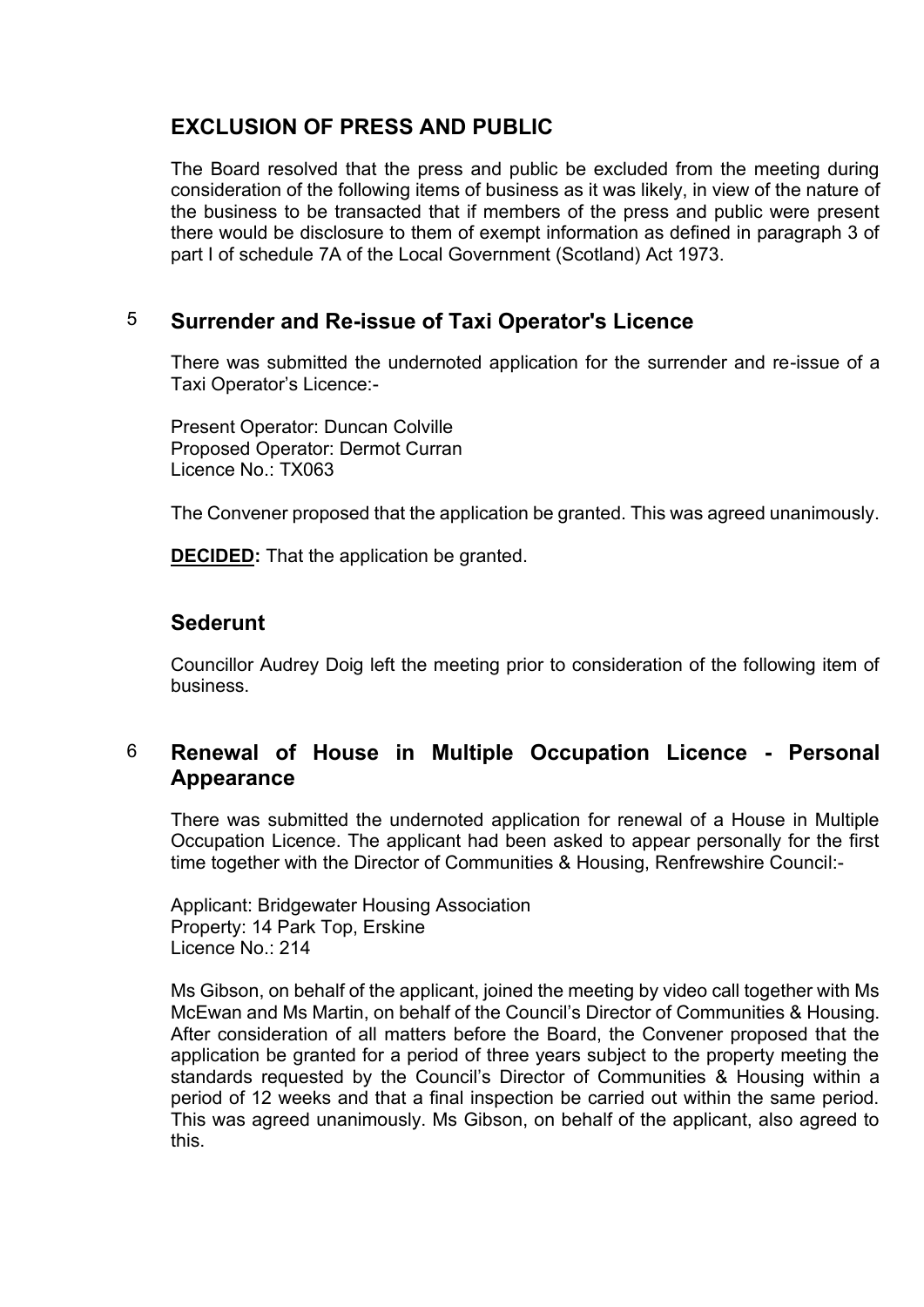**DECIDED:** That the application be granted for a period of three years subject to the property meeting the standards requested by the Council's Director of Communities & Housing within a period of 12 weeks and that a final inspection be carried out within the same period.

### **Sederunt**

Councillor Rodden left the meeting prior to consideration of the following item of business.

### 7 **Grant of House in Multiple Occupation Licence - Personal Appearance**

There was submitted the undernoted application for grant of a House in Multiple Occupation Licence. The applicant had been asked to appear personally for the first time together with the Director of Communities & Housing, Renfrewshire Council:-

Applicant: Lauren Fraser Property: Flat 2/2, 87 Causeyside Street, Paisley

Ms Fraser, the applicant, and her partner Mr Pianu, joined the meeting by video call together with Ms McEwan, on behalf of the Council's Director of Communities & Housing who also joined by video call. After consideration of all matters before the Board, the Board adjourned to allow members to consider this application. The meeting was reconvened and the Convener proposed that consideration of the application be continued to enable the applicant to complete the outstanding work required by the Council's Director of Communities & Housing and that an application be made to the Sheriff for an extension of the statutory period allowed for reaching a decision on the application. This was agreed unanimously.

**DECIDED:** That consideration of the application be continued to enable the applicant to complete the outstanding work required by the Council's Director of Communities & Housing and that an application be made to the Sheriff for an extension of the statutory period allowed for reaching a decision on the application.

# **Adjournment**

The meeting adjourned at 12.45 pm and reconvened at 1.30 pm.

### 8 **Grant of Private Hire Car Drivers' Licences - Personal Appearances**

There were submitted the undernoted applications for grant of Private Hire Car Drivers' Licences. The applicants had been asked to appear personally for the first time:-

(a) Muhammad Nagi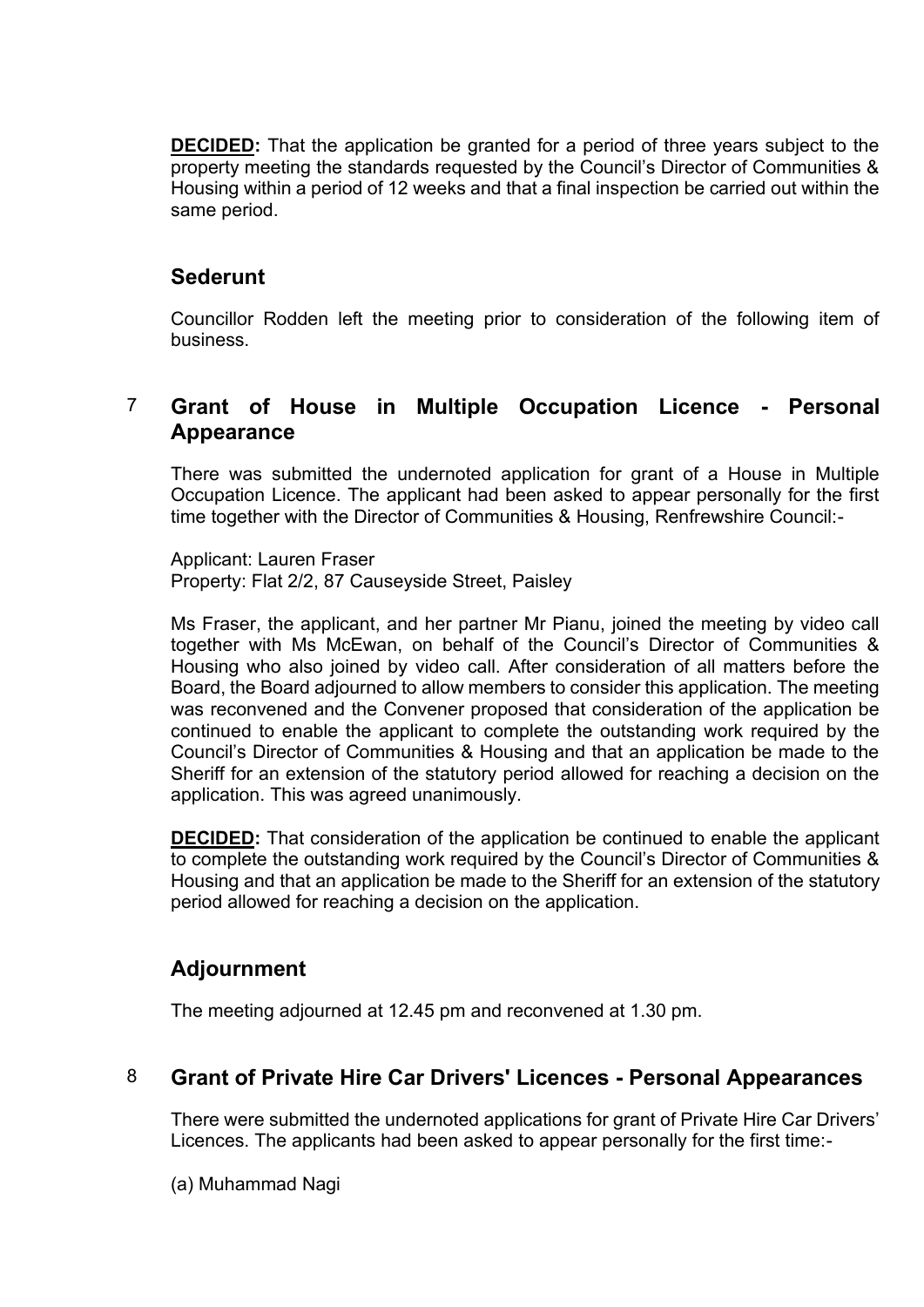Mr Nagi, the applicant, joined the meeting by video call. After consideration of all matters before the Board, the Convener proposed that the application be granted for a period of one year. This was agreed unanimously.

**DECIDED:** That the application be granted for a period of one year.

(b) Paul Ndongala

Mr Ndongala, the applicant, joined the meeting by telephone call. After consideration of all matters before the Board, the Convener proposed that the application be granted for a period of one year. This was agreed unanimously.

**DECIDED:** That the application be granted for a period of one year.

(c) Wajid Ali

There was no appearance by or on behalf of Mr Ali. The Convener proposed that consideration of the application be continued for a personal appearance and that Mr Ali be invited to a future meeting of the Board. This was agreed unanimously.

**DECIDED:** That consideration of the application be continued for a personal appearance and that Mr Ali be invited to a future meeting of the Board.

### 9 **Grant of Private Hire Car Operator's Licence and Grant of Private Hire Car Driver's Licence - Personal Appearance**

There were submitted the undernoted applications for grant of a Private Hire Car Operator's Licence and grant of a Private Hire Car Driver's Licence. The applicant had been asked to appear personally for the first time:-

Hilmit Omar

Mr Omar, the applicant, joined the meeting by telephone call. After consideration of all matters before the Board, the Convener proposed (i) that Mr Omar's application for a Private Hire Car Operator's Licence be granted until 27 September 2022 and (ii) that Mr Omar's application for a Private Hire Car Driver's Licence be granted until 27 September 2022. This was agreed unanimously.

### **DECIDED:**

(a) That Mr Omar's application for a Private Hire Car Operator's Licence be granted until 27 September 2022; and

(b) That Mr Omar's application for a Private Hire Car Driver's Licence be granted until 27 September 2022.

Prior to consideration of the following item of business, the Senior Solicitor (Litigation & Advice) intimated that the applications were grant of Private Hire Car Operators' Licences and not Private Hire Car Drivers' Licences as stated on the agenda.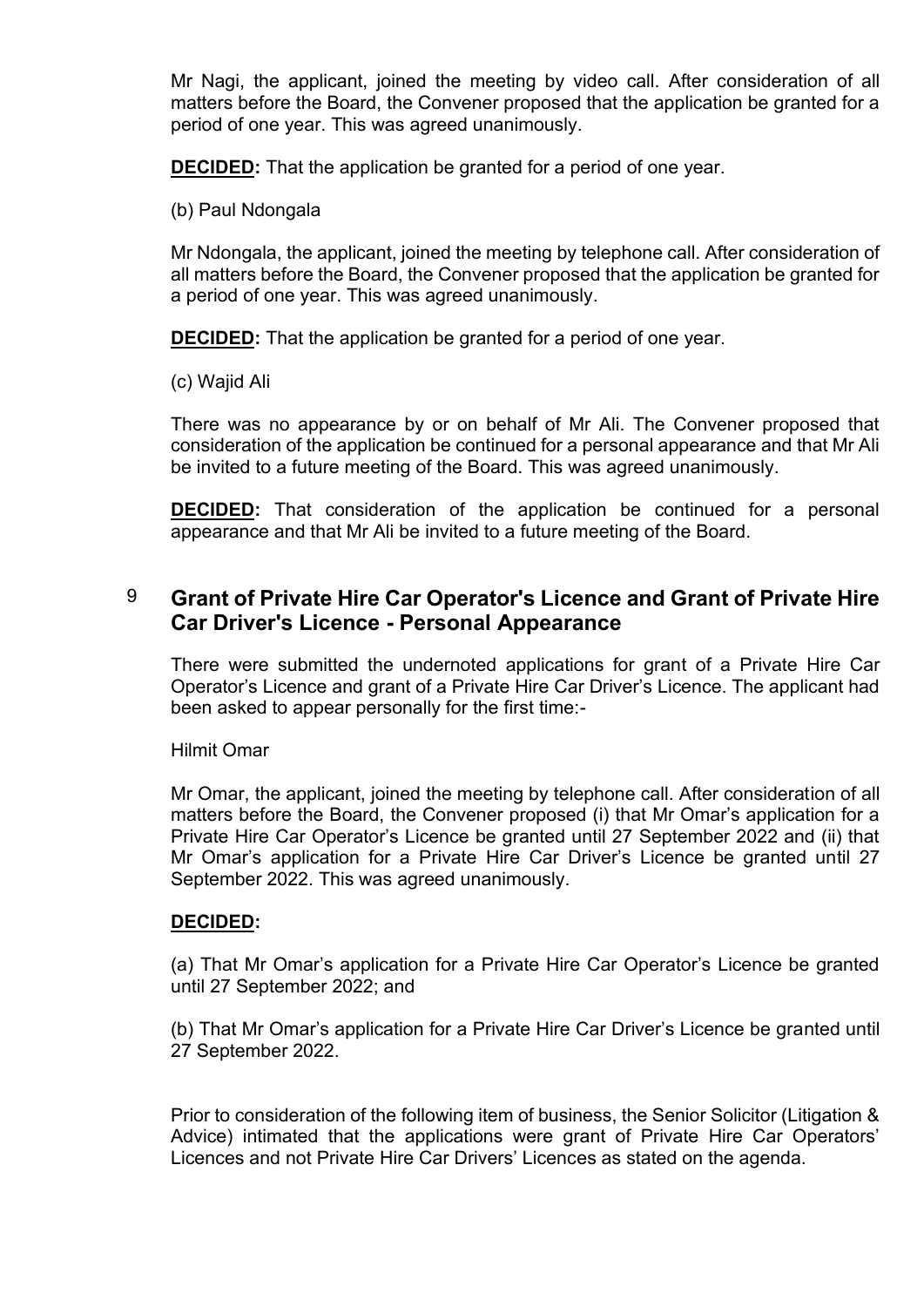### 10 **Grant of Private Hire Car Operators' Licences - Personal Appearances**

There were submitted the undernoted applications for grant of Private Hire Car Operators' Licences. The applicants had been asked to appear personally for the first time:-

(a) Asad Chaudry

Mr Chaudry, the applicant, joined the meeting by video call. After consideration of all matters before the Board, the Convener proposed that the application be granted for a period of one year. This was agreed unanimously.

**DECIDED:** That the application be granted for a period of one year.

(b) Akhtar Begum

There was no appearance by or on behalf of Mr Begum. The Convener proposed that consideration of the application be continued for a personal appearance and that Mr Begum be invited to a future meeting of the Board. This was agreed unanimously.

**DECIDED:** That consideration of the application be continued for a personal appearance and that Mr Begum be invited to a future meeting of the Board.

(c) Arsalan Azeem

Mr Azeem, the applicant, joined the meeting by video call. After consideration of all matters before the Board, the Convener proposed that the application be granted for a period of one year. This was agreed unanimously.

**DECIDED:** That the application be granted for a period of one year.

(d) Mansoor Awais

The Senior Solicitor (Litigation & Advice) intimated that Mr Awais' application had been granted for a period of one year under delegated authority.

**DECIDED:** That it be noted that Mr Awais' application had been granted for a period of one year under delegated authority.

### 11 **Applications for Exemption from Driver's Duties under Section 165 of the Equality Act 2010 - Personal Appearances**

There were submitted the undernoted applications for exemption from drivers' duties under Section 165 of the Equality Act 2010. The applicants had been asked to appear personally for the first time:-

(a) Peter White

Mr White, the applicant, joined the meeting by video call. After consideration of all matters before the Board, the Convener proposed that the application be granted for the duration of Mr White's Taxi Driver's Licence. This was agreed unanimously.